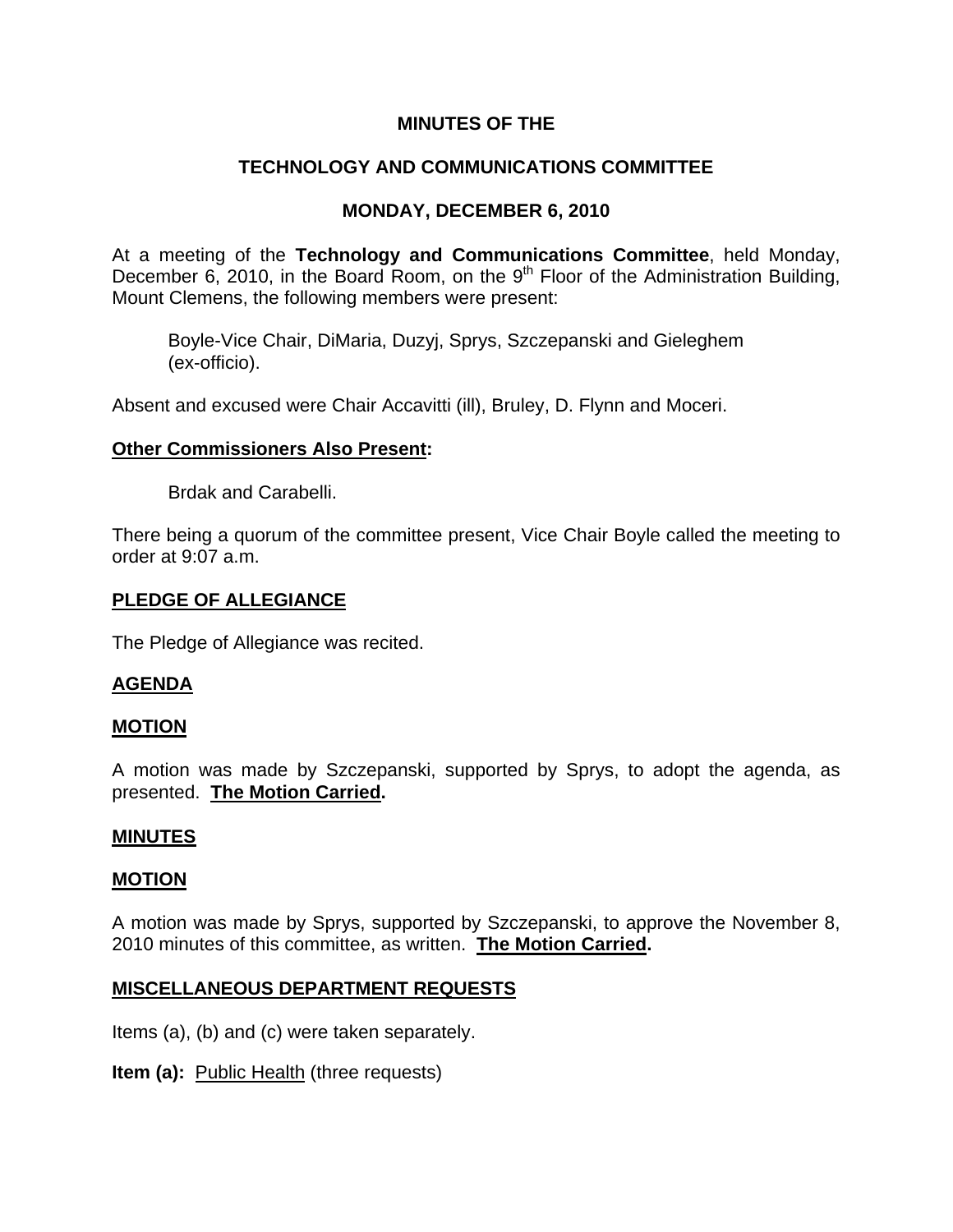## **COMMITTEE RECOMMENDATION – MOTION**

A MOTION WAS MADE BY SPRYS, SUPPORTED BY DUZYJ, TO RECOMMEND THAT THE BOARD OF COMMISSIONERS APPROVE THE PURCHASE OF THE FOLLOWING:

TWO CITRIX TERMINALS, TWO CITRIX LICENSES AND TWO MS OFFICE 2007 LICENSES FOR THE PUBLIC HEALTH – WIC DEPARTMENT AT A COST NOT TO EXCEED \$2,085.40; FUNDING IS AVAILABLE IN THE PUBLIC HEALTH – COMPUTER PROJECTS ACCOUNT;

ONE DELL-LATITUDE E6500 LAPTOP COMPUTER AND ONE MS OFFICE 2007 LICENSE FOR THE PUBLIC HEALTH DEPARTMENT AT A COST NOT TO EXCEED \$1,408.47; FUNDING IS AVAILABLE IN THE PUBLIC HEALTH – MEDICAL EXAMINER ACCOUNT; AND

ONE DELL DESKTOP COMPUTER AND ONE MS OFFICE 2007 LICENSE FOR THE FAMILY HEALTH SERVICES DIVISION OF THE HEALTH DEPARTMENT AT A COST NOT TO EXCEED \$1,130.95; FUNDING IS AVAILABLE IN THE PUBLIC HEALTH – CHILDREN SPECIAL HEALTH CARE SERVICES GRANT FUND.

#### **THE MOTION CARRIED.**

**Item (b):** Romeo District Court (one request)

## **COMMITTEE RECOMMENDATION – MOTION**

A MOTION WAS MADE BY SPRYS, SUPPORTED BY DiMARIA, TO RECOMMEND THAT THE BOARD OF COMMISSIONERS APPROVE THE PURCHASE OF ONE SCANNER FOR THE ROMEO 42-I DISTRICT COURT AT A COST NOT TO EXCEED \$919.60; FUNDING IS PROVIDED FROM THE IT CAPITAL FUND. **THE MOTION CARRIED.** 

**Item (c):** Senior Services Department (one request)

#### **MOTION**

A motion was made by Szczepanski, supported by Duzyj, to approve the purchase of an integrated application software package for the Senior Citizen Services' Resource Advocacy Program with a total project cost not to exceed \$8,678.37**; refer to the Budget Committee for funding. The Motion Carried.**